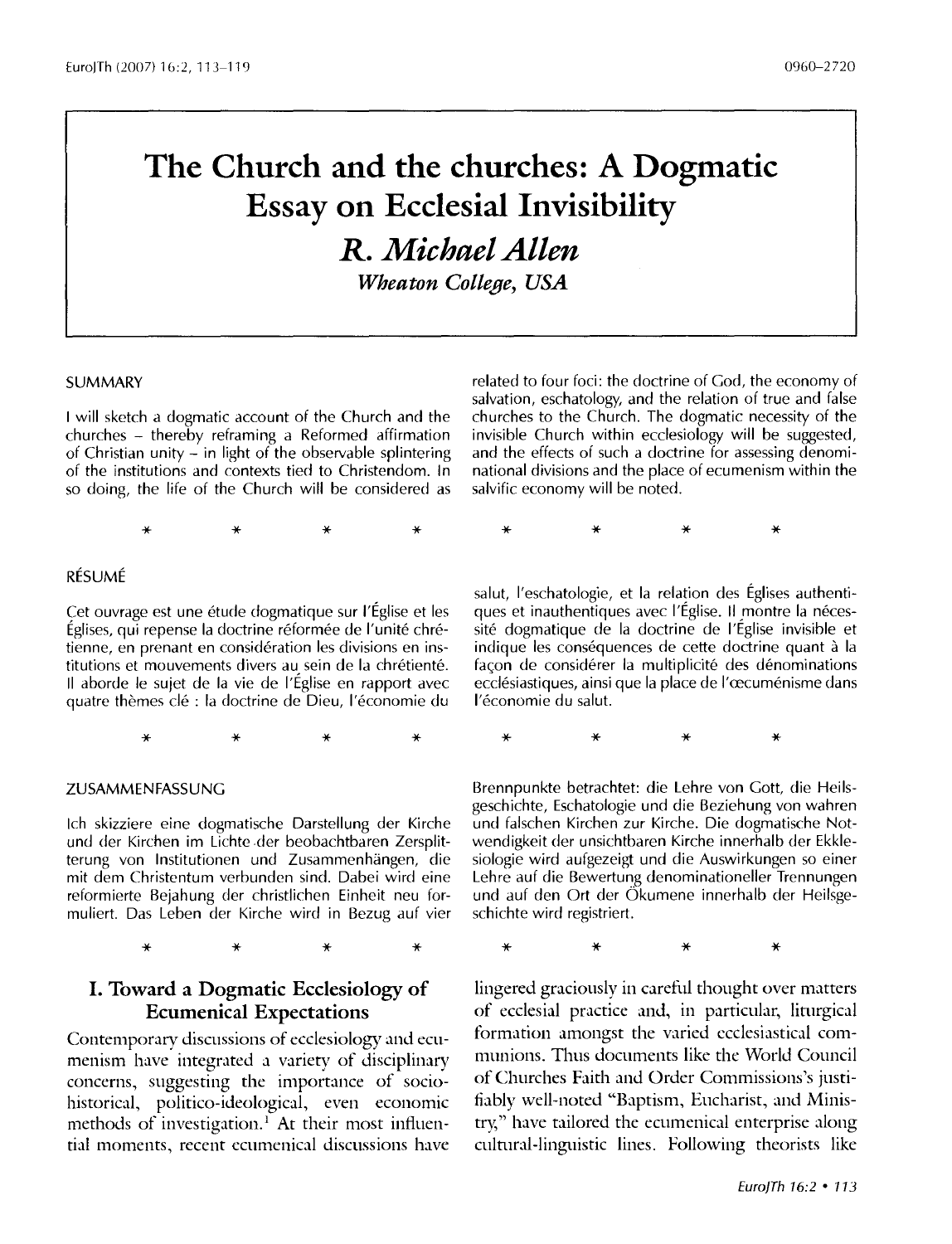Alasdair Macintyre and George Lindbeck, Ludwig Wittgenstein and Clifford Geertz, the commonalities and differences of practice within varied denominations and churches have been the focus of relatively traditional ecumenical efforts.

In a different vein, however, have been the ideological pursuits of radical inclusivity within the mainline denominations and amongst minority factions of other communions. In these situations, ecumenism has followed the path of broader cultural engagement: relativism and tolerance have been brandished as moral commonplaces for the embrace and encouragement of a bevy of sociocultural and indeed ecclesiastical practices and professions. Oftentimes the inclusivist agenda has been (sub) merged within the aesthetics, or even the participatory ontology, of the (to all appearances) traditional ecumenical concerns noted above. Whether couched in terms of sacramental and ministerial praxis or in the incarnational extension of the *assttmptio carnis,* to contemporary ecclesiastical embrace of varied sexualities and liturgical pluralisms, ecumenical theory has been driven towards visible points of contact. These tangible commonplaces may be inherently ecclesiastical (liturgical) or generically cultural (tolerance, inclusivism), yet they pursue the conversational task of ecumenical reflection ( oftentimes strictly) with reference to the visible actions of the churches. 2

A dogmatic theology of the Church involves an approach befitting its object of study: investigation of the particular shape which the community of those gathered by and around the Word of God takes in the economy of triune grace.<sup>3</sup> That this investigation limits itself to consideration of the people of the Word (rather than some phenomenological category) further implies that dogmatic ecclesiology will critically appropriate the confessional understanding of Scripture for the sake of testitying to the Church which the Gospel creates. My task, then, will be to sketch a dogmatic account of the Church and the churches. This sketch will focus on the question of Christian unity in light of the observable splintering of the instinitions and contexts tied to Christendom. In so doing, four *foci* will be considered: the doctrine of God, the economy of salvation, eschatology, and the relation of true and false churches to the Church. My goal will be to suggest the dogmatic necessity of the invisible Church within ecclesiology and note the effects of such a doctrine for assessing denominational divisions and the place of ecumenism within the salvific economy. The present essay will proceed from the confessional texts of the post-Ref· ormation Reformed tradition, thereby sketching what ecumenical expectations might be dogmatically appropriate within this particular confessional context.

## **II. The Church of the Transcendent and Triune God**

The Church lives in the space provided by God. That God makes space for the Church's life entails the distinction of God and Church. Just as God and world must be distinguished by the doctrine of creatio ex nihilo, $4$  so also the Church and the triune God are differentiated by the doctrines of calling, vocation, and election  $(Eph. 2:10)$ . The Church's life and the divine life cannot be identified or merged.<sup>5</sup> The life of God freely precedes and exists independently of the causal activities of the people of God.<sup>6</sup> The unceasing freedom of the Lord finds ultimate expression in the claim that the incarnate Son of God did not circumscribe the life of the second person of the Trinity.<sup>7</sup> Even more so, the "body of Christ" does not directly, nor extensively, represent the Son's identity.<sup>8</sup>

The Church docs live, however, and this must be attributed solely to the determination of God's Word to shape this community.<sup>9</sup> Therefore, the life of the Church and the divine life must be asymmetrically ordered as speaker and listener.<sup>10</sup> That the Word precedes and provides in no way violates the freedom of the Church as a communal agent (e.g., reader and preacher of God's Word; celebrant of Eucharistic feast). Rather, the transcendence of God qualitatively distinguishes the action of God and this God's people such that ontological competition cannot occur.<sup>11</sup> The Spirit mediates the Word through these graced activities: mortifying and vivifying in exegesis and proclamation, sanctifying the common elements for union with Christ in the sacraments. As David Willis puts it, "Holiness is not the opposite of creatureliness, but is the right use of creatureliness." $12$  God makes the Church holy; thereby perfecting her concrete life as uniquely formed for fellowship in Christ.

A dogmatic account of the Church's life, therefore, must attend to the ontological shape of the creaturely life of God's people, given by the transcendent Lord of grace. Such metaphysical clarification follows from the logic intrinsic to the Scriptural accounts of the triune God's self-revelation (Ex. 3:14; Isa. 46:5, 9-10). 13 The implicit ontological judgments necessitated by such texts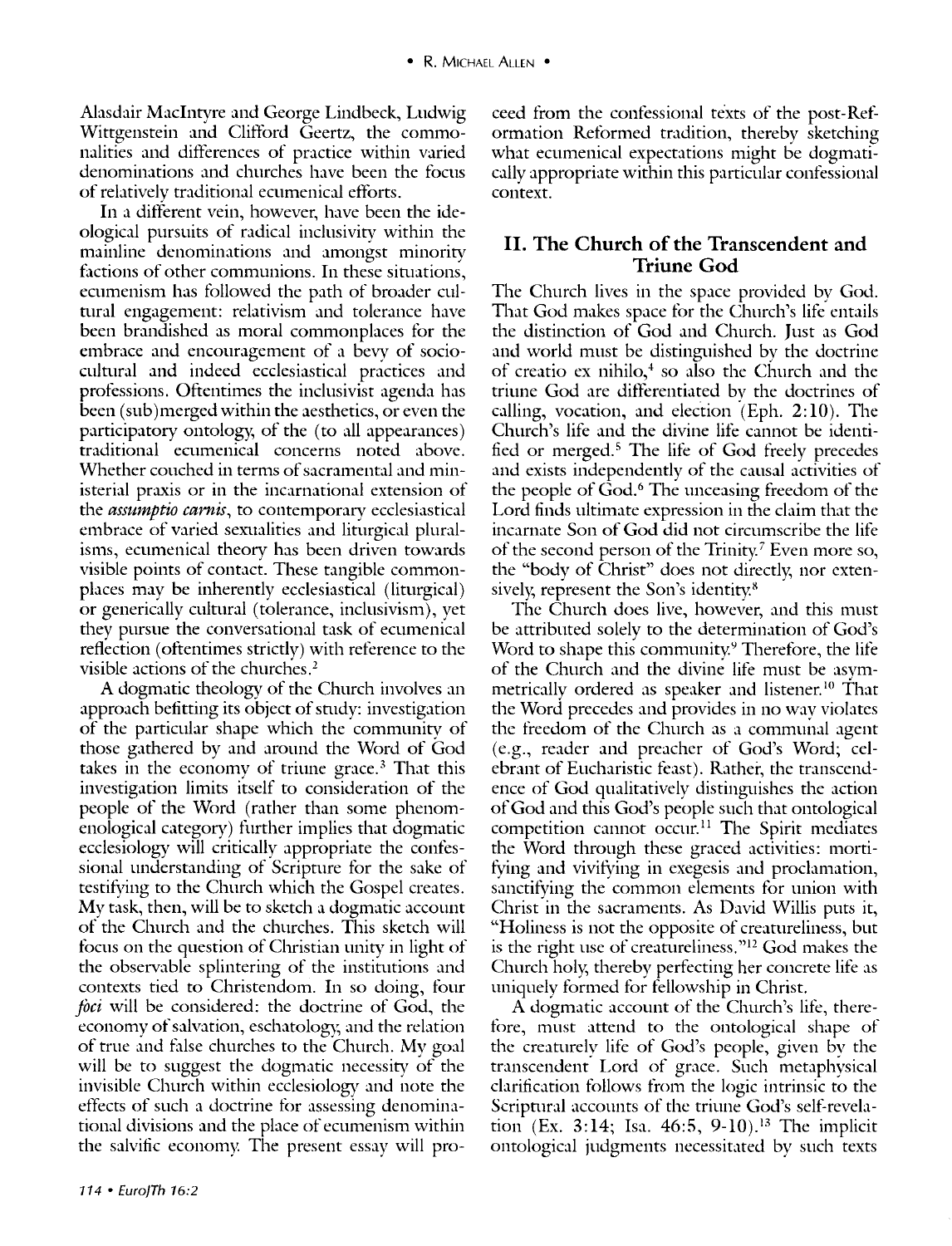must precede and qualify later considerations of ecclesiology, lest the Church somehow occlude the place of Christ himself. 14

# III. **The Church of the Electing God**

That the Church is distinct from the world follows onlv from the freedom of God's election unto fellowship with sinners through the Word (Jn. 17: 14). Her common elements are sanctified bv God's actualizing call, wherein the divine declaration sets apart that which is culturally and historically natural for distinctly supernatural ends.<sup>15</sup> That the Church participates in the economy of salvation, therefore, involves the Church in the covenantal relation of Lord and servant, as well as the eschatological sublimation of namre in the beginning by grace at the end. Grace neither destroys, nor merely perfects nature; rather, grace perfects nature through a disruptive event which must be classified as mortification and vivification. 16 Not only ecclesiology more broadly, but the churchly fellowship considered under the rubric of ecumenism remains tethered to God's sanctification of a people. The unity of the Church beckoned forth by Jesus in prayer (Jn. 17:21-22) follows the pursuit of ecclesial sanctification (Jn. 17: 17, 19). However this unitv is to be considered must be tied to the manner in which Jesus's sanctification involves that of his people.

Dogmatic ecclesiology, therefore, requires that the Church be considered not only subsequent to Trinitarian orthodoxy (in the vein of Nicaea), but soteriological orthodoxy (as clarified in the Protestant confessions). Differences between Roman Catholicism, Eastern Orthodoxy, liberal *Kulturprotestantismus,* and confessional evangelicalism flow through the doctrine of salvation (e.g., justification) to the nature of mediation in the Church (e.g., sacraments, authority).<sup>17</sup> The shape of soteriology, then, affects the concrete life of the Church and suggests the manner by which communal existence will form around the Word. A Reformed soteriology which emphasizes the continuing integrity of humanity and created nature, even in the hypostatic union, will restrict speech about the Church's life in nature-appropriate ways *(finitum*) *non capax inftniti).18* The Church will not be burdened with divine tasks, nor will the sanctifying calling out of these people be withdrawn from its broader redemptive-historical context.<sup>19</sup> The Church exists as people elected for service, marked only by God's mortifying and vivifying speech,

*simul iustus et peccator*. The creaturely being of the redeemed people has been assumed in Christ and glorified in his raising; the inclusion of the saints in this vicarious identity grounds the self-effacing nature of the Church's Gospel, as well as her attestation. The Church in the economy of divine grace finds justification *solus Christus,* thereby mandating an extension of the material principle of the Reformation into extensive ecclesiological qualification and restraint.<sup>20</sup>

# Iv. **The Wandering Church**

The Church wanders from bondage in sin and death to the awaited city of  $God.^{21}$  That her life is marked by pilgrim expectations, *simul iustus et peccator*, suggests that her constitution may be particularly difficult to discern in concrete history. The battle for assurance of personal salvation may be paralleled by the quest for discernment of the Church's true visible unity; trne fellowship is "hid with Christ in God" (Col.  $3:3$ ).<sup>22</sup> Such epistemological caution is not in vogue within the recent ecumenical and ecclesiological literature. In fact, the distinction between the visible and invisible Church has been lambasted as of late, by Roman Catholic and mainline ecclesiologies which have proposed a patently visible Church or none at all.<sup>23</sup> From Bonhoeffer's worries during the Nazi era, to the pleas of narrative theologians of hope during the tumultuous Sixties, to the bold anti-secular posturing of the Radical Orthodoxy movement, the invisibility of the Church has been denounced as a flight from responsibility and reality to sectarianism and fantasy.<sup>24</sup> Rather than recede into some idyllic realm of ecclesial remove, the Church's concrete practices have been the ontological and pastoral focus of recent ecumenical efforts. <sup>25</sup>

Yet the Church of the Word cannot accept such terms and allow ecclesial definition to proceed in an immanent fashion, for the Word which makes alive must first kill.<sup>26</sup> That the Spirit continually inspires the life of the Church around the Word in no way minimizes the need for the Spirit's illumination of proper acknowledgment of the Church and Word. The visibility of the Church, therefore, involves what John Webster has called a "spiritual visibility"27 That is, her trne manifestation cannot be considered an universally-perceptible truth available to all.<sup>28</sup> Quite to the contrary, the Nicene marks of the Church confess *belief;* not observation, of the Church's life as one, holy, catholic, and apostolic. The Spirit alone makes known the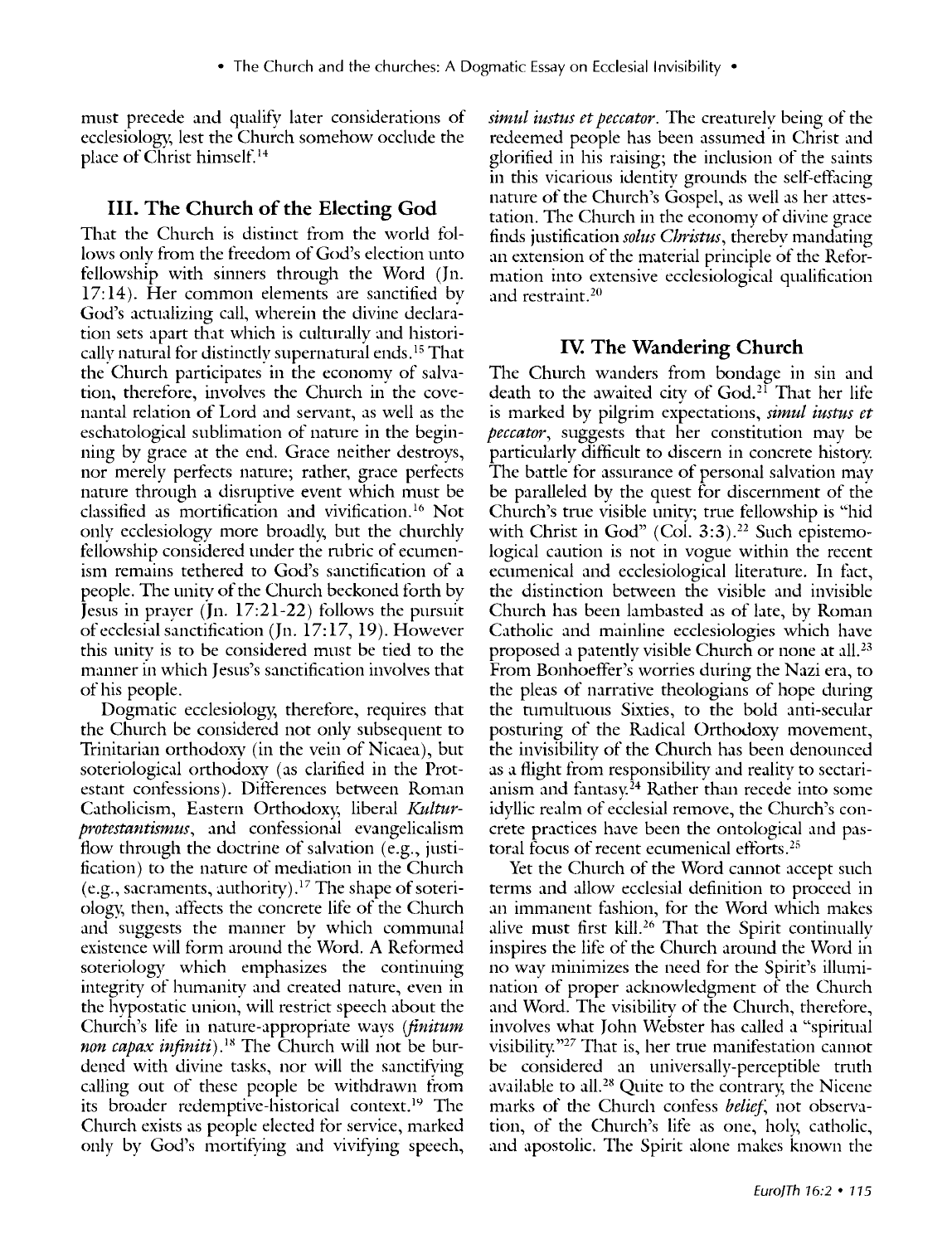Church's veiled glory.

The invisible Church lives as a concrete people veiled by the flesh and made visible in the Spirit. That is, the Church's invisibility is an epistemological limitation.<sup>29</sup> Is it merely an epistemological principle? The Westminster Larger Catechism defines the invisible Church as "the whole number of the elect, that have been, are, or shall be gathered into one under Christ the head."30 This definition distinguishes these elect members of Christ ontologically- as those gathered to live united in Christ  $-$  privileging the ontic over the noetic.<sup>31</sup> The actual number composing the Church visibly and invisibly differs, because the visible Church as mixed multitude includes the elect and those who profess faith, but already have or yet will fail to persevere in faithfulness. At this point the argument for invisibility by Barth falls short, insofar as he fails to ground adequately the epistemic invisibility in an ontic reality under the rnbric of divine election/ predestinatiori. The provisional communion of the reprobate within the *communio sanctorum* marks the primary need for a doctrine of the invisible  $Church - the elect only to be revealed in defini$ tive fashion at the eschatological judgment – which Barth shies from, apart from relatively reticent admissions of divine providence. Only secondarily does the invisibility of the Church serve to highlight the sinful-yet-justified nature of the Church's witness, wherein even the trnly redeemed are less than patently obedient in their attestation. Care in distinguishing these two uses of the doctrine  $-$  as well as maintenance of both – will be necessary in addressing the quest for trne unity.

Invisibility marks the life of the Church due to her eschatological placement (Jn.  $17: 11$ ).<sup>32</sup> That the triune God has made space for her being in the wake of Christ's passion and with anticipation for his glorious return marks her life with unfulfilled expectation. Christ's vindication has been distinguished as "first frnits" from the long-awaited resurrection of those in Christ  $(1 \text{ Cor. } 15:23).$ <sup>33</sup> Thus the New Covenant promises have yet to be enacted in their fullness, leaving the makeup of the Church mixed rather than a strictly regenerated membership.<sup>34</sup> This eschatological context leads G. C. Berkower to claim that "the continuity of the Church becomes visible in hope."<sup>35</sup> The eschatological invisibility of the Church, therefore, extends ecclesiology along the principle of *sola fide*.

Yet the invisible Church resides in the visible Church, partaking of the ordinary "means of grace" found in her consecrated ministiy of the Word.<sup>36</sup> Ontological passivity  $-$  dependence upon the life-giving  $Spirit - cannot be$  likened to phenomenological laxity, nor can it facilitate a docetic ecclesiology which spirinializes the material by abolishing it. 37 The spiritual character of the Church works through creaturely mediation, attestations which hearken in human voice and symbolic testimony. Even champions of the invisibllity of the Church affirm the mandate to vigorously work for the purification of the visible churches.<sup>38</sup>

Her concrete life, however, can never be ascribed metaphysical necessity, for her life follows from God's election. That is, the Nicene Creed confesses *credo ecclesiam:* "I believe the Church," rather than "I believe in the Church."39 This dogmatic point simply affirms the sanctification of this creaturely company for divine use in the ministry of reconciliation (2 Cor. 5:18ff.). As with the spirinial presence of Christ in the visible words of washing and feasting, so the ecclesial life will be only spiritually discerned because eschatologically limited: as Christ is absent from the table physically (because ascended physically), so the Church will fail to evidence concrete obedience in any perfect or unceasing measure.<sup>40</sup>

## **V. The Invisible Church, True Church, and false churches**

The Church enlivened by the Spirit of the Word transgresses all socio-cultural boundaries (Gal. 3:28; Eph. 2:11-22). Communion enjoyed by those gathered around the pulpit, table, and font, involves fellowship with fellow saints across the globe and through the centuries (the *communio sanctorum).* Yet the typical observer will see anything but joyful fellowship among those within the churches of the twenty-first century. Denominations abound; proselytism continues; anathemas remain. A theology of the Church must address the concrete plethora of churches.

The invisibility of the Church does not directly solve the dilemma of relating at institutional levels, for the invisibility applies primarily to individuals within churches.<sup>41</sup> Contrary to some Lutheran renditions of the invisibility doctrine, its purpose is primarily to note the presence of a mixed multitude within the people of God and only secondarily to distinguish the just activities of the Church amidst the enduring sinfulness of the as-yet-notfully-redeemed saints.<sup> $42$ </sup> Yet the invisibility of the Church does affect the life of the churches and therefore dogmatically precedes consideration of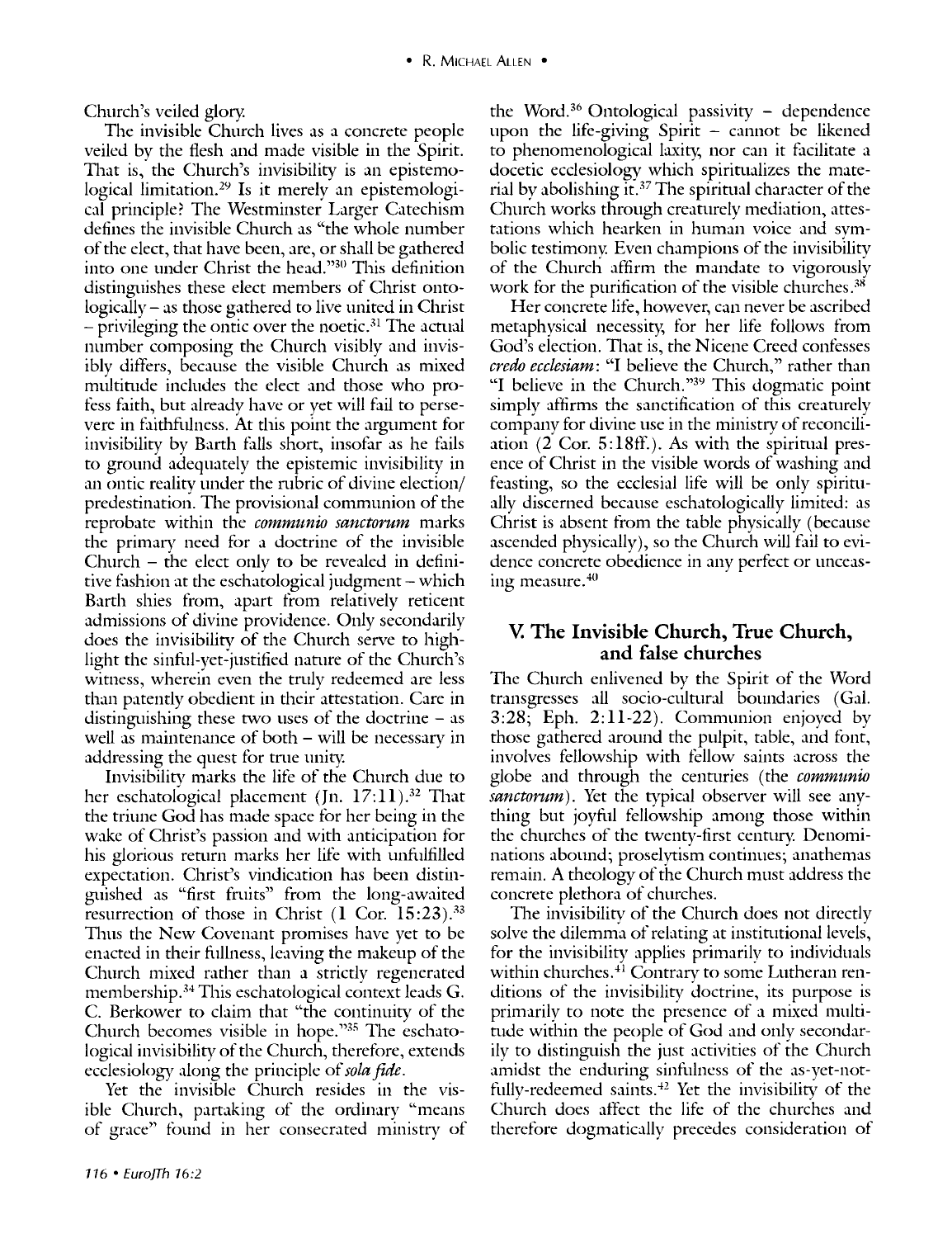the trne Church and the false churches. That there are churches does not necessarily reflect sinful failure to maintain unity, except when such multiplicity reflects differences other than geographical diversity. 43 Disunity for reasons of petty difference, scandal, or (worse yet) theological division reflect failures to appropriately maintain Christian communion. Thus the Reformers and their confessional heirs sought to note the marks which characterize the life of a tme, though perhaps less than ideal, Church in hopes of identifying the churches with which one ought to fellowship.

The true marks of the Church are the preaching and reception of the pure Word of God and the right administration of the two sacraments.<sup>44</sup> Later confessional documents and orthodox dogmatics included the appropriate exercise of church discipline as a third mark; however, this was likely included within the Word and sacraments in earlier formulations and ought be seen as an expansion for clarification, rather than addition of an alien principle.45 Nevertheless, these marks do not remove the invisibility of the Church. Rather, they are touchstones by which the visible Church might be tested and found acceptable as an instrument and witness of the Gospel. 46

Thus the invisibilitv of the Church must be adequately acknowledged – not removed – in each of its two manifestations, albeit differently.<sup>47</sup> Regarding individual hypocrisy, church discipline can and must be enacted faithfully; yet such efforts, no matter how well-intentioned, will never remove all hypocrisy from the Church. 48 Only the eschatological judge, Jesus Christ, will decisively separate the righteous from the unrighteous (Mt. 13:24- 30, 47-58). 49 Similarly; regarding ecclesial sinfulness amidst the life of even the righteous, hidden behind facades of flesh and failure, the Church can and must listen to the Word and allow her wit $ness - in Word and scanner - to be tested by$ the Gospel *(semper refarmanda).* False churches wifl be shunned, such that the Church may be unified gradually, imperfectly, but concretely in some fashion through the varied lives of the true churches. That is, the division of churches into true and false may incrementally aid the guest for unity by making explicit the grounds for true fellowship, adequate witness to the Gospel. The most difficult decisions will undoubtedly involve the provisional judgments about varying degrees of faithfulness to the Word and different levels of failure to rightly administer the sacraments.50 Such witness will certainly remain "daily advancing," though imperfect and visible only to the eyes of faith, and in so doing be on the pilgrim path of holiness.<sup>51</sup>

#### **Notes**

- 1 Many thanks to Prof. Henri Blocher for his gracious comments - marked by encouragement and perceptive analysis - on an earlier version of this essay.
- 2 For an excellent survey of recent literature on the integration of sociological analysis (particularly of the communitarian style) and contemporary ecclesiology, see Stanley J. Grenz, "Ecclesiology," in *The Cambridge Companion to Postmodern Theology (Cam*bridge Companions to Religion; ed. Kevin J. Vanhoozer; Cambridge: Cambridge University Press, 2003), 252-268.
- 3 John Webster, "On Evangelical Ecclesiology," in *Confessing God: Essays in Christian Dogmatics II* (London: T &T Clark, 2005), 153-154.
- 4 Janet Martin Soskice, "Athens and Jerusalem, Alexandria and Edessa: Is there a Metaphysics of Scripnire?" *I]ST* 8, no. 2 (2006), 153.
- 5 *contra* Henri de Lubac, *Catholicism: Christ and the Common Destiny of Man* (trans. Lancelot Sheppard and Elizabeth Englund; San Francisco: Ignatius, 1988), 53, 73, 82, 88, 127, 196.
- 6 Webster, "On Evangelical Ecclesiology," 156-158.
- E. David Willis, Calvin's *Catholic Christology: The Function of the So-Called Extra Calvinisticum in* Calvin's Theology (Studies in Medieval and Reformation Thought 2; Leiden: E. J. Brill, 1966), 26- 60.
- 8 Lm A. McFarland, "The Bodv of Christ: Rethinking a Classic Ecclesiological Model," *I]ST* 7, no. 3 (2005), 244-245. cf. Karl Barth, *Church Dogmatics* IV/l: 667-668 (hereafter *CD).*
- 9 Webster, "On Evangelical Ecclesiology," 154.
- 10 John Webster, "Christ, Church, and Reconciliation," in *Word and Church: Essays in Christian Dogmatics*  $(Edinburgh: T & T$  Clark, 2001), 228; Christoph Schwöbel, "The Creature of the Word: Recovering the Ecclesiology of the Reformers," in *On Being the Church: Essays on the Cbristian Community* (ed. Colin E. Gunton and Daniel W. Hardv; Edinburgh: T & T Clark, 1989), 122; Martin Luther, WA 8:491.
- 11 Kathryn Iumer, *Jesus, Humanity, and the 1hnity: A Brief Systematic Theology* (Mi1meapolis: Fortress, 2001), 2-4.
- 12 David Willis, *Notes on tbe Holiness of God* (Grand Rapids: Eerdmans, 2002), 48.
- 13 Matthew Levering, *Scripture and Metapbysics:*  Aquinas and the Renewal of Trinitarian Theology (Challenges in Contemporary Theology; Oxford: Blackwell, 2004), 47-74; Brevard S. Childs, *Exodus: A Critical, Theological Commentary* (OTL; Louisville: Westminster, 1974), 83; pace R. Kendall Soulen, "YHWH the Triune God," *Modern Theology* 15 (1999), 34.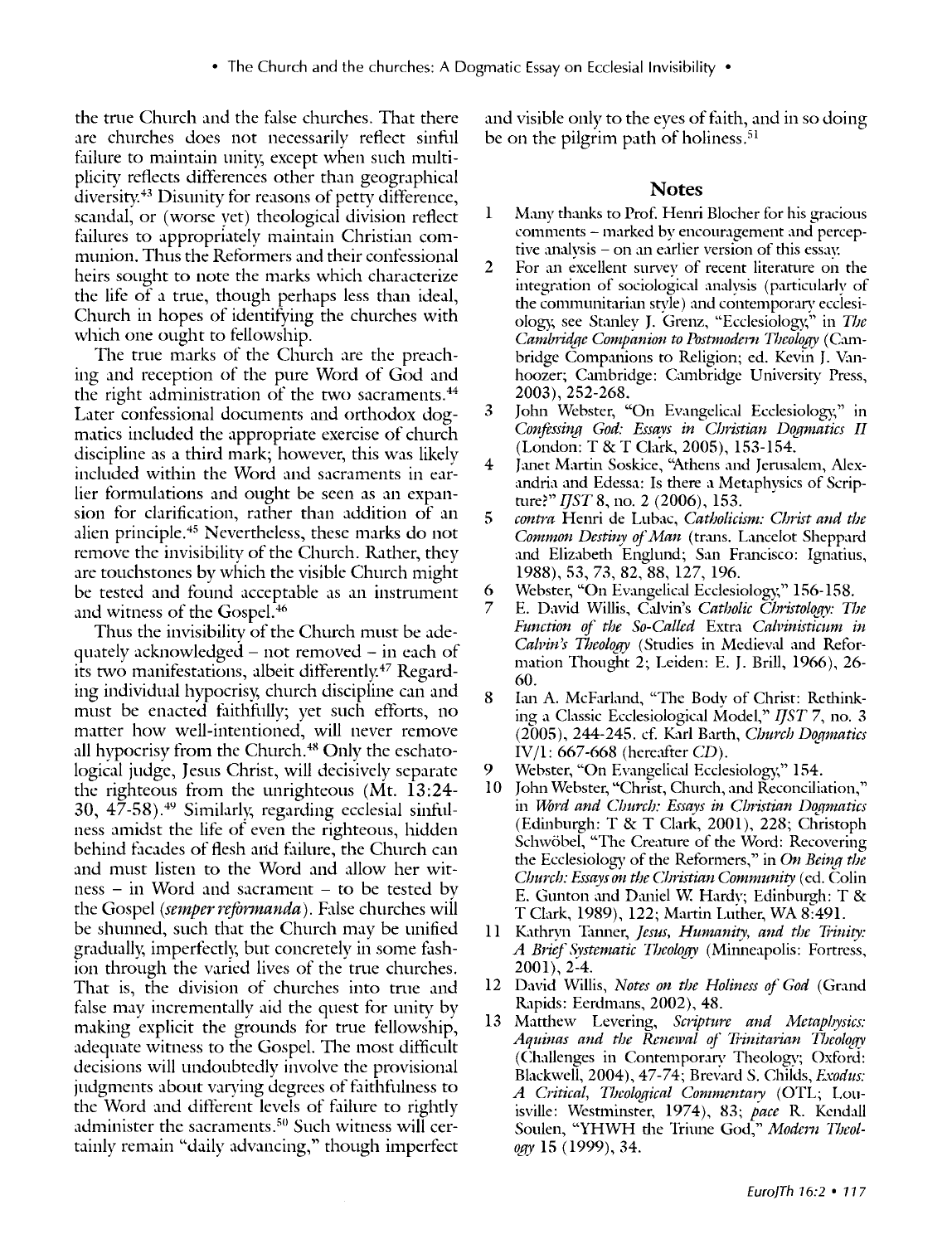- 14 *Tanner,Jesus, Humanity, and the Trinity,* 20-21; Webster, "On Evangelical Ecclesiology," 179; Douglas Farrow, *Ascension and Ecclesia: On the Significance of the Doctrine of the Ascension for Ecclesiology and Chris*tian Cosmology (Grand Rapids: Eerdmans, 1999), *259;pace* de Lubac, *Catholicism,* 53 (but see 363).
- 15 Karl Barth, "The Real Church," *SJT3,* no. 3 (1950), 341-342.
- 16 George Hunsinger, "Baptized into Christ's Death: Karl Barth and the Future of Roman Catholic Theology," in *Disruptive Grace: Studies in the Theology of Karl Barth* (Grand Rapids: Eerdmans, 2000), 269- 270; Colin E. Gunton, "Creation: (2) The Spirit Moved Over the Face of the Waters. The Holv Spirit and the Created Order," in *Father, Son, and*  Holy Spirit: Essays toward a Fully Trinitarian Theology (London: T & T Clark, 2003), 109-110, 112, 118; *pace* de Lubac, *Catholicism,* 283-284.
- 17 Willis, *Notes on the Holiness of God*, 94: For example, Roman Catholic doctrine supphmts the tme humanity of the sacramental elements and, similarly, the Church by their participation in the divine movement (deification or theopoeisis). In this way, neither transubstantiation nor papal infallibility takes the creaturely nature of the *communio sanctorum seriously enough; contra de Lubac, Catholicism,* 286.
- 18 Adrienne Dengerinck Chaplin, "The Invisible and the Sublime: From Participation to Reconciliation," in *Radical Orthodoxy and the &farmed Tradition: Creation, Covenant, and Participation (ed. James* K. A. Smith and James H. Olthuis; Grand Rapids: Baker Academic, 2005), 90-91, *104;pace* de Lubac, *Catholicism,* 211.
- 19 Westminster Confession of Faith xxviii.3; see Michael Horton, "Participation and Covenant," in *Radical Orthodoxy and the Reformed Tradition,*  129-132; George Hunsinger, "Fides Christo Formata: Luther, Barth, and the Joint Declaration," in *The Gwpel of justification in Christ: Where Does the Church Stand Today?* (ed. Wayne C. Stumme; Grand Rapids: Eerdmans, 2006), 77-78.
- 20 Suggestions of this in Calvin, Institutes, IV.i.21, 27. Calvin helpfully notes the fittingness of confessing "forgiveness of sins" immediately after confession of the "communion of saints." See Gerhard 0. Forde, "The Word that Kills and Makes Alive," in *Marks of the Body of Christ* (ed. Carl E. Braaten and Robert W. Jenson; Grand Rapids: Eerdmans, 1999), 1; pace de Lubac, *Catholicism,* 226.
- 21 First Helvetic Confession xi; see Augustine, *City of God,* I.35.
- 22 G. C. Berkouwer, *The Church* (Studies in Dogmatics; trans. James E. Davison; Grand Rapids: Eerdmans, 1976), 178-182.
- 23 De Lubac remains a notable exception (to some extent); see *Catholicism,* 72, 273, 292, 363 (but see 53).
- 24 Dietrich Bonhoeffer, *Discipleship* (Minneapolis: Fortress, 2001), 113; Robert Jenson, *Systematic Theology* (2 vols.; New York: Oxford University Press, 1997-1999), 1:205-206; 2:211-227; John Milbank, *The Word Made Strange: Theology, Language, Culture* (Oxford: Blackwell, 1997), 159-165.
- 25 See, e.g., James J. Buckley and David *S. Yeago, eds., Knowing the Triune God: The Work of the Spirit in the Practices of the Church* (Grand Rapids: Eerdmans, 2001), 8; see the recent criticisms bv Nicholas Healy, "Practices and the New Ecclesiology: Misplaced Concreteness?" *!]ST* 5 (2003), 287-308.
- 26 Forde, "The Word that Kills and Makes Alive," 11-12.
- 27 Webster, "On Evangelical Ecclesiology," 175, 179; Barth, *CD* IV/l: 654.
- 28 Barth, "The Real Church," 338-340; idem, *CD*  IV/l: 654.
- 29 Webster, "On Evangelical Ecclesiology," 181-182.
- 30 Westminster Larger Catechism 64.
- 31 pace John Murray, "The Church: Its Definition in Terms of 'Visible' and 'Invisible' Invalid," in *Collected Writings of John Murray, vol. 1: The Claims of Truth* (Edinburgh: Rumer of Tmth Tmst, 1976), 231.
- 32 Forde, "The Word that Kills and Makes Alive," 2; Douglas Farrow, "Eucharist, Eschatology, and Ethics," in *The Future as God's Gift: Explorations in Christian Eschatology* (ed. David Fergusson and Marcel Sarot; Edinburgh: T & T Clark, 2000), 205, 214; idem, *Ascension and Ecclesia,* 3
- 33 Colin E. Gunton, "The Church and the Lord's Supper: 'Until He Comes.' Towards an Eschatology of Church Membership," in *Father, Son, and Holy Spirit,* 224.
- 34 Calvin, Institutes of the Christian Religion, IV.1.13; on the partial fulfillment of the "new covenant" promises of Jer. 31, see Richard L. Pratt, Jr., "Infant" Baptism in the New Covenant," in *The Case for C0J1enantal Infant Baptism* (ed. Gregg Strawbridge; Phillipsburg, NJ: Presbyterian & Reformed, 2003), 168-169; pace Henri Blocher, "Old Covenant, New Covenant," *inAhvays Reforming: Explorations in Systematic Theology* (ed. A. T. B. McGowan; Leicester: Apollos, 2006), 247-248.
- 35 Berkouwer, *The Church,* 194.
- 36 Westminster Shorter Catechism 88; Westminster Larger Catechism 35, 153-154; Westminster Confession of Faith xxvii.3; Calvin, *Institutes,* IV.i.4-5.
- 37 Tanner, Jesus, *Humanity, and the Trinity*, 71-73.
- 38 Belgic Confession, xxviii; Barth, *CD IV*/1: 653-654; Calvin, *Institutes,* IV.i.7.
- 39 Berkouwer, *The Church,* 10; Calvin, *Institutes,*  IV.i.2.
- 40 Barth, *CD* IV/l: 662.
- 41 Scots Confession xvi.
- 42 Calvin, *Institutes,* IV.i.7; Westminster Confession of Faith xx.1; First Helvetic Confession xvii; pace I. U.